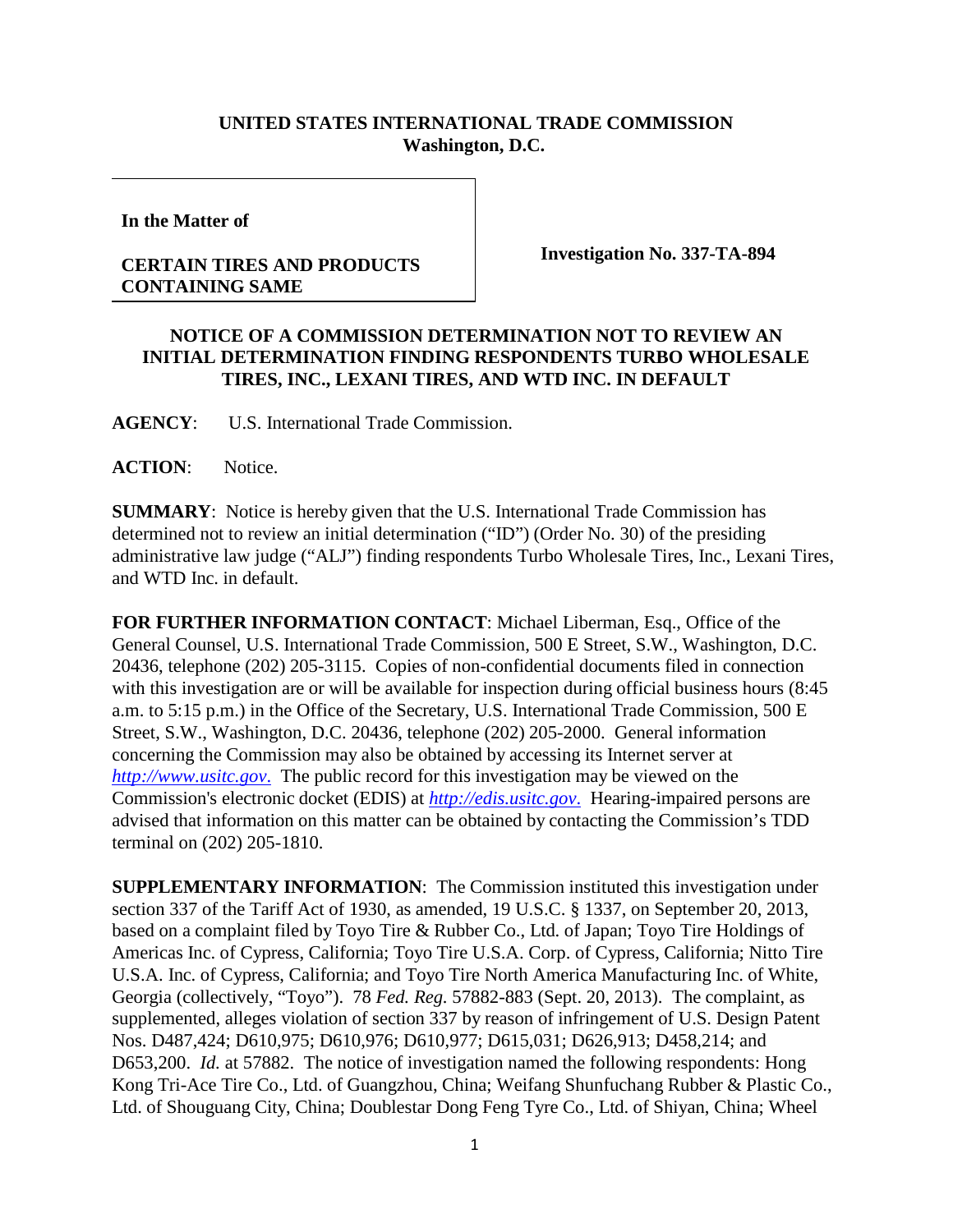Warehouse, Inc., of Anaheim, California; Shandong Yongtai Chemical Group Co., Ltd. of Dawang Town, Shangrao, China; MHT Luxury Alloys of Rancho Dominguez, California; Shandong Linglong Tyre Co., Ltd. of Zhaoyuan City, China; Dunlap & Kyle Company, Inc., d/b/a Gateway Tire and Service of Batesville, Mississippi; Unicorn Tire Corp. of Memphis, Tennessee; West KY Customs, LLC of Benton, Kentucky; Svizz-One Corporation Ltd. of Bangpla, Thailand; South China Tire and Rubber Co., Ltd. of Guangzhou City, China; American Omni Trading Co., LLC of Houston, Texas; Tire & Wheel Master, Inc. of Stockton, California; Simple Tire of Cookeville, Tennessee; WTD Inc. of Cerritos, California; Guangzhou South China Tire & Rubber Co., Ltd. of Aotou, China; Turbo Wholesale Tires, Inc. of Irwindale, California; TireCrawler.com of Downey, California; Lexani Tires Worldwide, Inc. of Irwindale, California; Vittore Wheel & Tire of Asheboro, North Carolina; and RTM Wheel & Tire of Asheboro, North Carolina. *Id.* at 57883. Subsequently, the complaint and notice of investigation were amended to add Shandong Hengyu Science & Technology Co., Ltd. as respondent, and several other respondents were terminated from the investigation.

On December 12, 2013, complainants Toyo filed a motion seeking a determination that respondents Turbo Wholesale Tires, Inc., Lexani Tires, and WTD Inc. (collectively, "the non-Responding Respondents") are in default based on their failure to respond to the complaint and notice of investigation. On December 23, 2013, the Commission investigative attorney filed a response in support of Toyo's motion.

On December 24, 2013, pursuant to Rule 210.16 of the Commission's Rules of Practice and Procedure, the ALJ issued Order No. 24, whereby the non-Responding Respondents were ordered to show cause why they should not be found in default for failure to respond to the complaint and notice of investigation by the close of business on January 10, 2014. *See* 19

C.F.R. § 210.16; *see also* Order No. 24 (Dec. 24, 2013). No responses were received from any of the non-Responding Respondents.

On February 3, 2014, the ALJ issued the subject ID. In accordance with Commission Rule 210.16, the ALJ determined that respondents Turbo Wholesale Tires, Inc., Lexani Tires, and WTD Inc. be found in default. *See* Order No. 30 at 2; 19 C.F.R. § 210.16. The complaint and notice of investigation The ALJ found that the non-Responding Respondents have therefore waived their right to appear, be served with documents, and to contest the allegations at issue in this investigation. No party petitioned for review of the ID, and the Commission has determined not to review it.